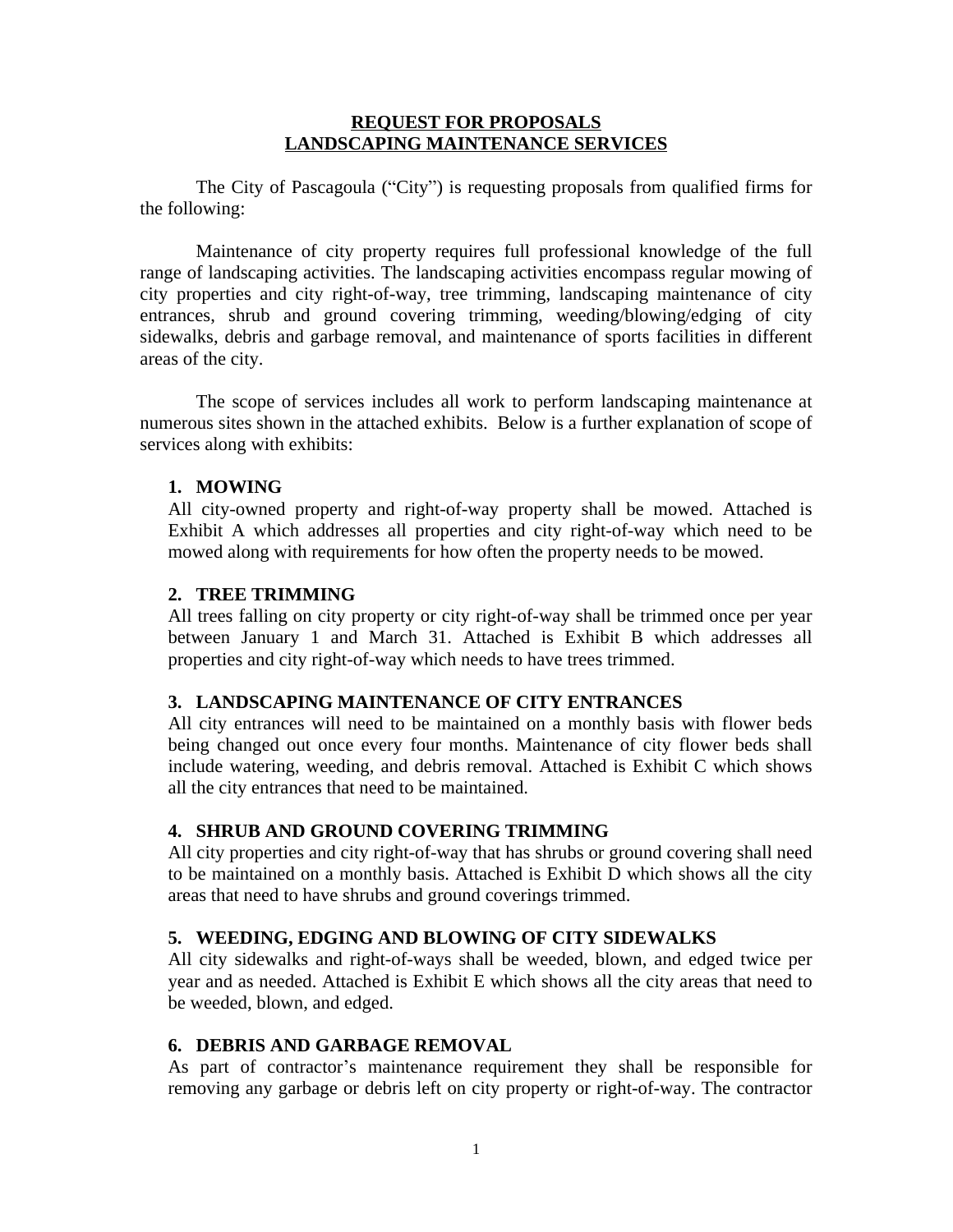shall not be responsible for removal of garbage left in city cans or city dumpsters. Please refer to Exhibit A for properties that will need to have garbage and debris removed.

# **7. GROOMING, DRAGGING, LINING, FERTILIZATION, WEED AND PEST CONTROL**

In addition, the contractor shall be responsible for grooming, dragging, lining, fertilizing, weeding, and providing pest control to specific city-owned sports facilities. Attached is Exhibit F which provides all the specific facilities that will require this maintenance.

 The selection of the landscaping contractor will be based upon the following items and point totals (50 points total):

- 1. Necessary equipment to perform all tasks for City (5 points)
- 2. Landscaping background to perform all requested duties for City (15 points)
- 3. Organizational size and capabilities (10 points)
- 4. Familiarity working in the City of Pascagoula (15 points)
- 5. Customer service (5 points)

 City staff will review all proposals and make a recommendation to the City Council for approval. The Respondent selected for an award will not necessarily be the lowest bidder. Rather, the selection will be based upon the proposal that is responsive, responsible, and the most advantageous to the city, as determined by the city in its sole discretion. The city intends to award a contract, subject to the terms of this RFP, to the best overall valued contractor. Contractors will be prioritized based on experience and performance, current performance capability, fees, and other criteria as outlined in this document. The city anticipates that all contractors will have a fair and reasonable opportunity to provide service. The city reserves the right to add/delete/modify criteria or times, via an addendum, if it is in the city's best interest, as determined by the city in its sole discretion.

Below is the timeframe for the Request for Proposals:

- May 4, 2022 Request for Proposals are Published.
- May 24, 2022 at 10:00 am at City Hall (603 Watts Avenue, Pascagoula, MS 39568) a site visit shall be provided to interested contractors. These site visits are non-mandatory, but will provide opportunities for contractors to ask questions about the RFP along with inspecting some of the properties that need to be maintained.
- June 14, 2022 at 2:00 pm is deadline for submission of Proposals.

Four copies (4) and one (1) original of all proposals and addenda shall be submitted in a sealed envelope addressed to the City Clerk, P. O. Drawer 908, Pascagoula, Mississippi 39568-0908. If a bid and addenda are hand-delivered, the street address of the City Clerk is 603 Watts Avenue, Pascagoula, Mississippi 39567-4220.